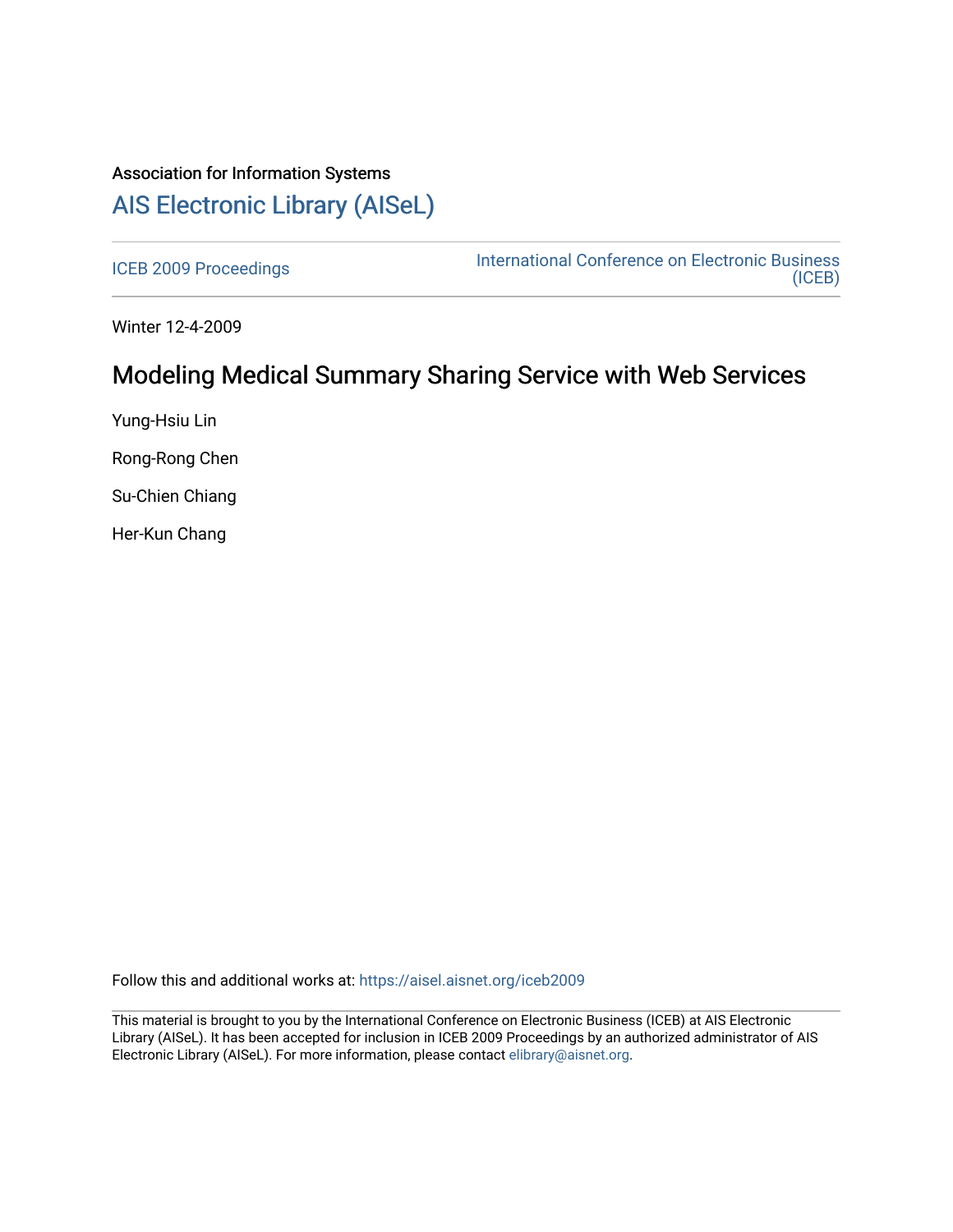## **MODELING MEDICAL SUMMARY SHARING SERVICE WITH WEB SERVICES**

Yung-Hsiu Lin<sup>1,2</sup>, Rong-Rong Chen<sup>1</sup>, Su-Chien Chiang<sup>3</sup>, and Her-Kun Chang<sup>4,\*</sup> <sup>1</sup>College of Management, Chang Gung University, Taiwan

<sup>2</sup> Department of Information Management, Ta-Hwa Institute of Technology, Taiwan <sup>3</sup>Institute of Biomedical Informatics, National Yang-Ming University, Taiwan 4 Department of Information Management, Chang Gung University, Taiwan <sup>4,\*</sup>Correspondence: hkchang@mail.cgu.edu.tw

### **Abstract**

Enterprises are entering a new Internet era. The Web, initially designed for human use, will now evolve to better support automated use. In this new era, enterprises will have the capability to assemble large-scale systems out of network-bound software components within the reach of mass-market consumers. This study aims to depict the conversations between business processes and Web service technologies, explain what and how can Web services support message sharing between business partners. A Medical Summary Sharing process from IHE is implemented with Web services technologies in a Long-Term Care Management Center setting. In this scenario, one manager in Care Management Center uses a care plan creation application to evaluate care requirements for one patient. The conversations between the application and Web services are explained using Web Service Business Process Execution Language (WS-BPEL) in business process side and Web Services Description Language (WSDL) in technical side. We discovered that basic Web service technologies have matured enough to support enterprises in composition of Web services and further research should be made to identify novelty in using the technologies and to ensure operational quality while the services are consumed.

**Keywords:** Business Process, Care Management Center, Web Service

## **Introduction**

Medical summary is a subset of patient data that contains essential information for the purpose of communication among healthcare or other service providers [1]. Other than the minimum patient identification data, this summary can be adapted into the forms that include the information suitable for different business processes such as, referral, discharge, emergency events, insurance claiming, and care planning [2-3]. These processes connect service providers in a loosely coupled manner that the connections will only be activated through the request from the occurrence of specific events.

Nowadays, most of information requested in such connections would be prepared, packed, and delivered by the sharing party in human operations. These tradition operations open up enormous service innovation opportunities for sharing the information that is now either trapped in hospital proprietary systems or still in paper records.

Sharing of medical summary in an effective and reliable manner is challenging current healthcare delivery systems [4-5]. The challenge may partially be attributed into technical [6] and managerial issues. The technical side will be the concerns to the standards in terms of data elements included in the summary and the transmission mechanism to support the information sharing. The managerial end can be the perceptions from healthcare service providers related to the difficulties and the benefits incurred from the implementation. With the rise of internet technologies, web service [7] was born to facilitate the service oriented business process [8] and the processes that distributed in different organizations can be coordinated in a machine-readable level [9]. Moreover, the technical standards of the web service implementation have been accepted by major information technologies vendors [10] and the medical summary sharing service scenarios have been promoted by healthcare institutions such as Integrating the Healthcare Enterprise (IHE) [11].

This study models the medical summary sharing process with a scenario in a community health service center (HSC) that a senior citizen discharged from hospital and reported to HSC for applying follow up care plan. The care plan creation process in HSC incorporates the web services provided by hospital medical summary process, social welfare organization (SWO) benefit evaluation process, and family affair section (FAS) family status process in HSC. This study implements the care plan creation process based on the standards from both healthcare domain and information and communication technology (ICT) field with the off-the-shelf software. The implementation demonstrates the technical feasibility in cross organizational process cooperation and the benefit in streamline this service oriented business process.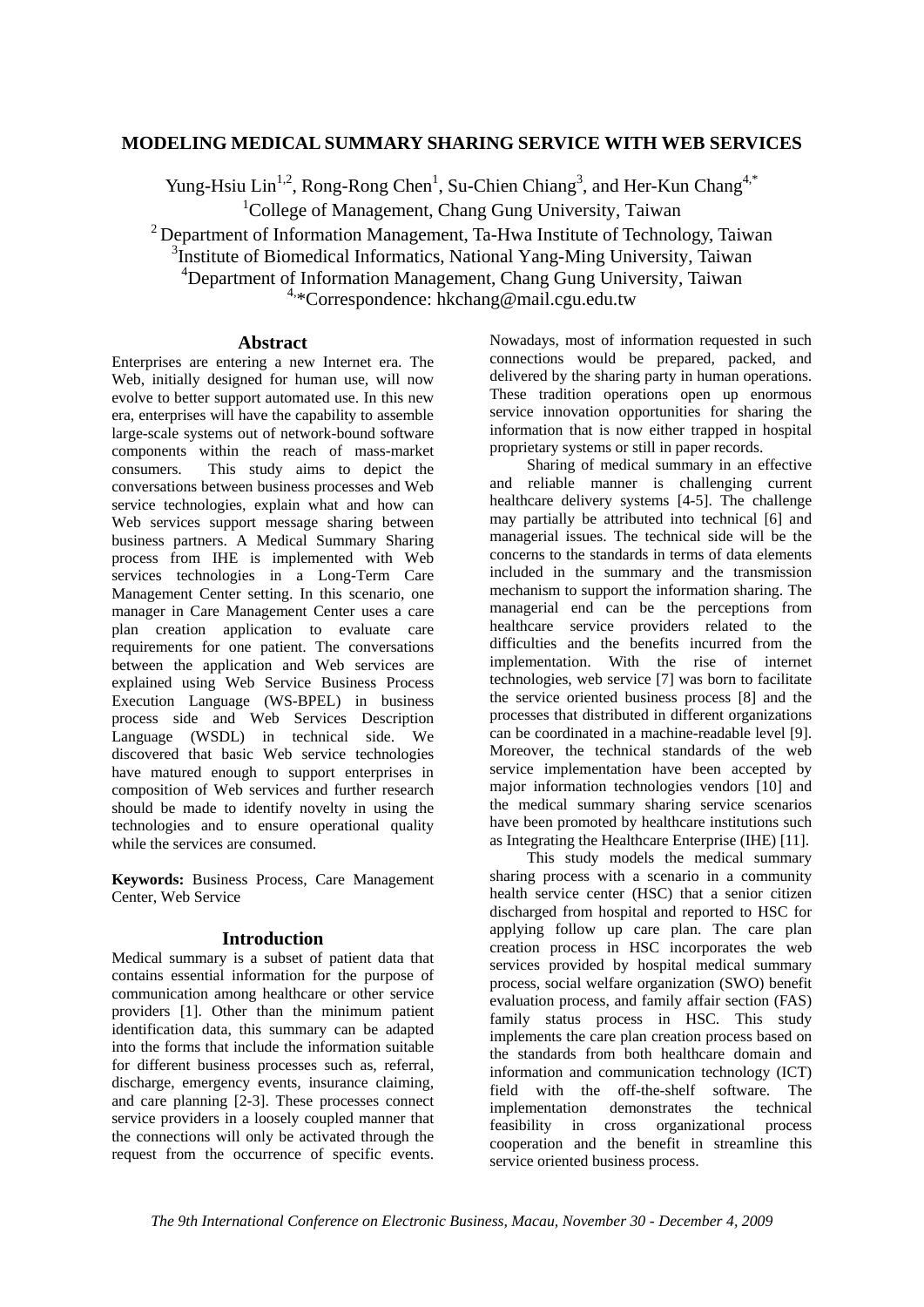The structure of this will follow by a brief literature reviews on nature of service oriented business process and the standards related to medical summary sharing form IHE and web service from W3C working group. Section 3 describes the modeling process and the software architecture used in implementing the service. Section 4 presents the results of the implementation with the details of how the processes interact with each other. Section 5 discusses the finding and implications of this study with a conclusion remark.

#### **Literatures**

Sharing patient information among healthcare or other service providers is a business process that different organizations such as insurance firms or social welfare organizations may need the information to evaluate or plan the follow on services [4]. The process is now a time consuming and labor intensive operation that policy makers and healthcare practitioners are trying to redesign or restructure the system to make the information more accessible by various parties [12-13]. However, the operation in hospital is a set of tightly control disease curing procedure that is very different from that outside hospitals [14]. The care services outside hospital focus more on the inter-organizational collaborative procedures [15]. These procedures are loosely coupled, service oriented business processes that each organization can operate autonomously and can have the choices to maintain or release the connections [16]. To facilitate this information sharing process between different types of institutions, two sets of developments should be in place for the participants to follow. One is a set of scenario that is developed in the service domain such as healthcare industries and accepted by those participants. Other is a set of technologies that is developed to support this loosely coupled operation and accepted not only by standard bodies but also

by major venders in the domain of ICT [17-18].

IHE is an industrial initiative designed to stimulate the integration of the information systems that support healthcare organizations [11]. It defines medical information sharing standard as technical framework (TF) for various domains such as cardiology, radiology, or patient care coordination (PCC). Under each TF, integration profiles (IP) are defined as the sharing scenarios to include the actors, transactions and their content. Cross-Enterprise Sharing of Medical Summaries (XDS-MS) is an IP from PCC-TF that mirrors current manual sharing processes: operator in hospital gathers appropriate information from patient medical record, copies and packages them up and ships the packages with a cover letter explaining the intention of the information. This manual process has been defined by IHT with automotive sharing process between information requester and provider with the web service technologies.

Web service is a set of business-driven technologies [4] that integrates business tasks as loosely coupled business services [10]. As defined in W3C, a Web service is a software system designed to support interoperable machine-to-machine interaction over a network [11]. A typical Web service architecture consists of three entities: service providers who create Web services and publish them to outside world, service brokers who maintain a registry of published Web services; and service requesters who find Web service required and bind those services components within their applications [12]. Based on Extensible Markup Language (XML), three Web service technologies facilitate the interaction among the entities. They are Simple Object Access Protocol (SOAP): communication protocol among entities, Universal Description, Discovery and Integration (UDDI): registration and searching of web services, and Web Services Description Language (WSDL): the service description language. In deploying Web service as operational



Figure 1 Operation Architecture of APP\_CP

*The 9th International Conference on Electronic Business, Macau, November 30 - December 4, 2009*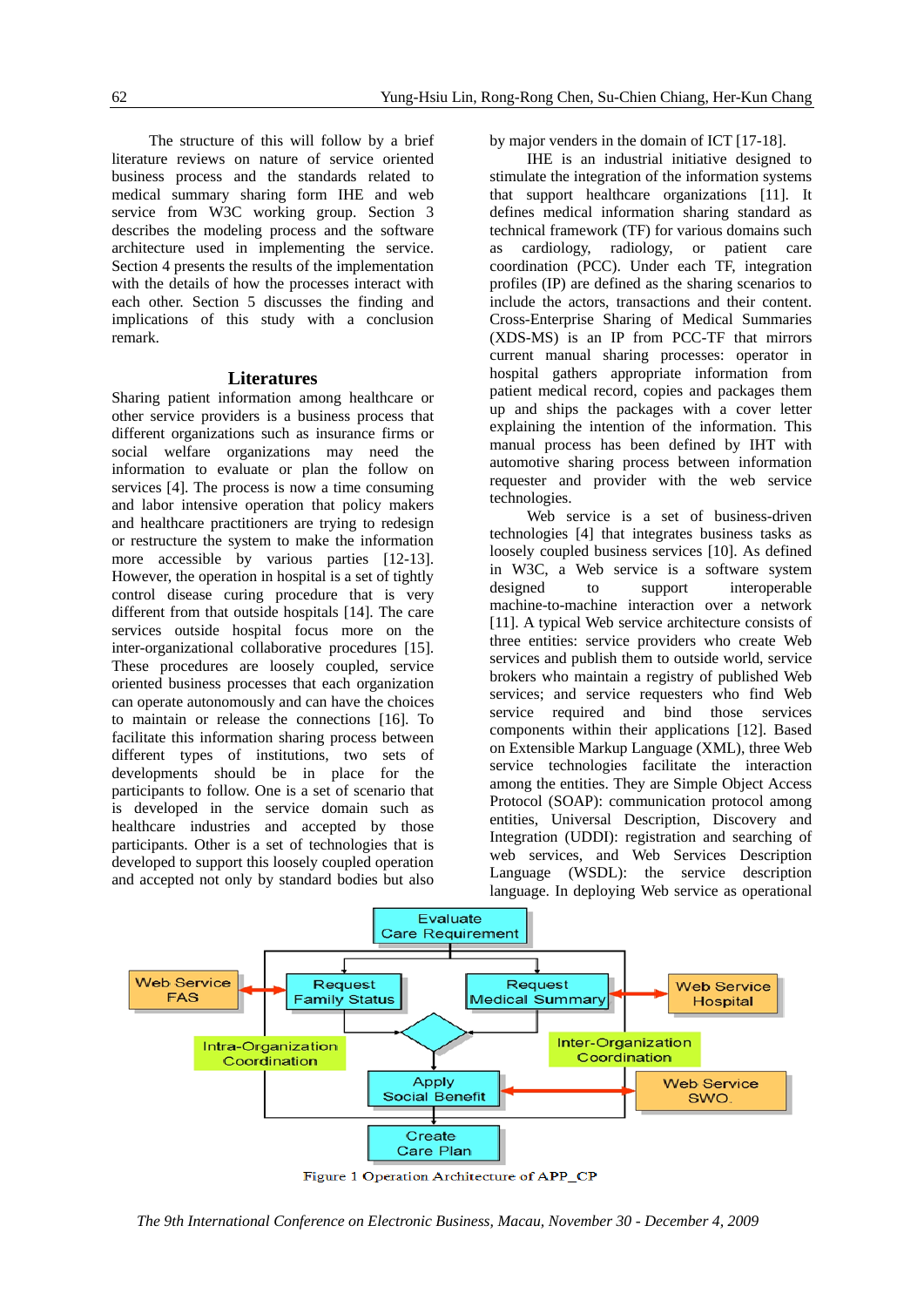business process, extension standards are needed in coordination and composition of Web services from different providers. The technologies used for this deployment could be Web Service Business Process Execution Language (WS- BPEL) and Web Service Conversation Language (WS-WSCL) [13].

#### **Methods**

This study models the medical summary sharing service operated in a community HSC. The service scenario depicts the process that a manager in HSC processes a care plan creation service for a senior citizen discharged from hospital. After interviewing with the citizen, the manager requests medical summary from the hospital, checks the family status of the citizen from FAS in the HSC, and sends the initial care package with the medical summary to SWO for evaluating available social benefit. The care plan creation process needs information from various parties that many of the information collection procedure are now conducted by the care plan applicants.

This study model the care plan creation service with the standards from IHE's PCC-TF and implement the roles and information content from XDS-MS profile. Five roles are identified in the service and a care plan creation application is developed with the web services technologies to demonstrate the information sharing operation. The computer language used for developing the application is C# in Microsoft Visual Studio 2005, database is SQL 2005, and the process engine is BizTalk 2006. Figure 1 depicts the operational architecture of the application.

Use case method was used to describe the interactions among different roles in the care plan creation service. Table 1 depicts the use case description.

#### **Results**

This study develop an application with the web service technologies to models the care plan creation service in HSC. The development explains the information sharing interactions in terms of business process management level and technical communications level. Figure 2 is a sequence diagram that describes what business entities are involved in sharing the required information and how these entities are being incorporated into care plan creation service.

The sharing service is formed dynamically because each care plan may have different medical summary provider. Figure 3 demonstrate how the information from each provider be coordinated as a integrate service process by the process engine. In technical level, Figure 4 depicts how WS-BPEL uses <sequence> and <flow> to composite WS\_MS and WS\_FS in parallel and orchestrates WS\_BP to form the integrated service process. Figure 5 describes how WSDL uses <operation> to describe input and output message and <binding> from detail implementation.

### **Discussion and Conclusion**

The sharing service is formed dynamically because each care plan may have different medical summary provider. Figure 3 demonstrate how the information from each provider be coordinated as a

| Roles          | Mgr HSC: Manager in HSC who responsible for care plan creation service        |
|----------------|-------------------------------------------------------------------------------|
|                | APP_CP: Application for creating patient care plan and coordinating different |
|                | information sharing web services.                                             |
|                | WS MS: Web service of Medical Summary published by one Hospital.              |
|                | WS_FS: Web service of Family Status published by FAS.                         |
|                | WS_SB: Web service of Social Benefit Evaluation published by SWO.             |
| Pre-Condition  | Mgr_HSC interviews with applicant and collect his/her demographic profile     |
| Process        | 1. Mgr HSC inputs Patient ID to APP CP                                        |
|                | 2. APP CP requests Patient's Medical Summary from WS MS                       |
|                | 3. APP CP requests Patient's Family Status from WS FS                         |
|                | 4. APP CP integrates Patient's Medical Summary and Family Status as a         |
|                | Social Benefit application                                                    |
|                | 5. APP CP sends Social Benefit application to WS_SB                           |
|                | 6. WS SB sends the evaluation result to APP CP                                |
|                | 7. APP CP presents the coordination result to Mgr HSC                         |
|                | 8. Mgr HSC continues Care plan creation process                               |
| Exception      | N/A                                                                           |
| Post-Condition | <b>APP</b> CP responses a Coordination result Heer Interface to Mgr. HSC      |

Table 1 Use case of APP CP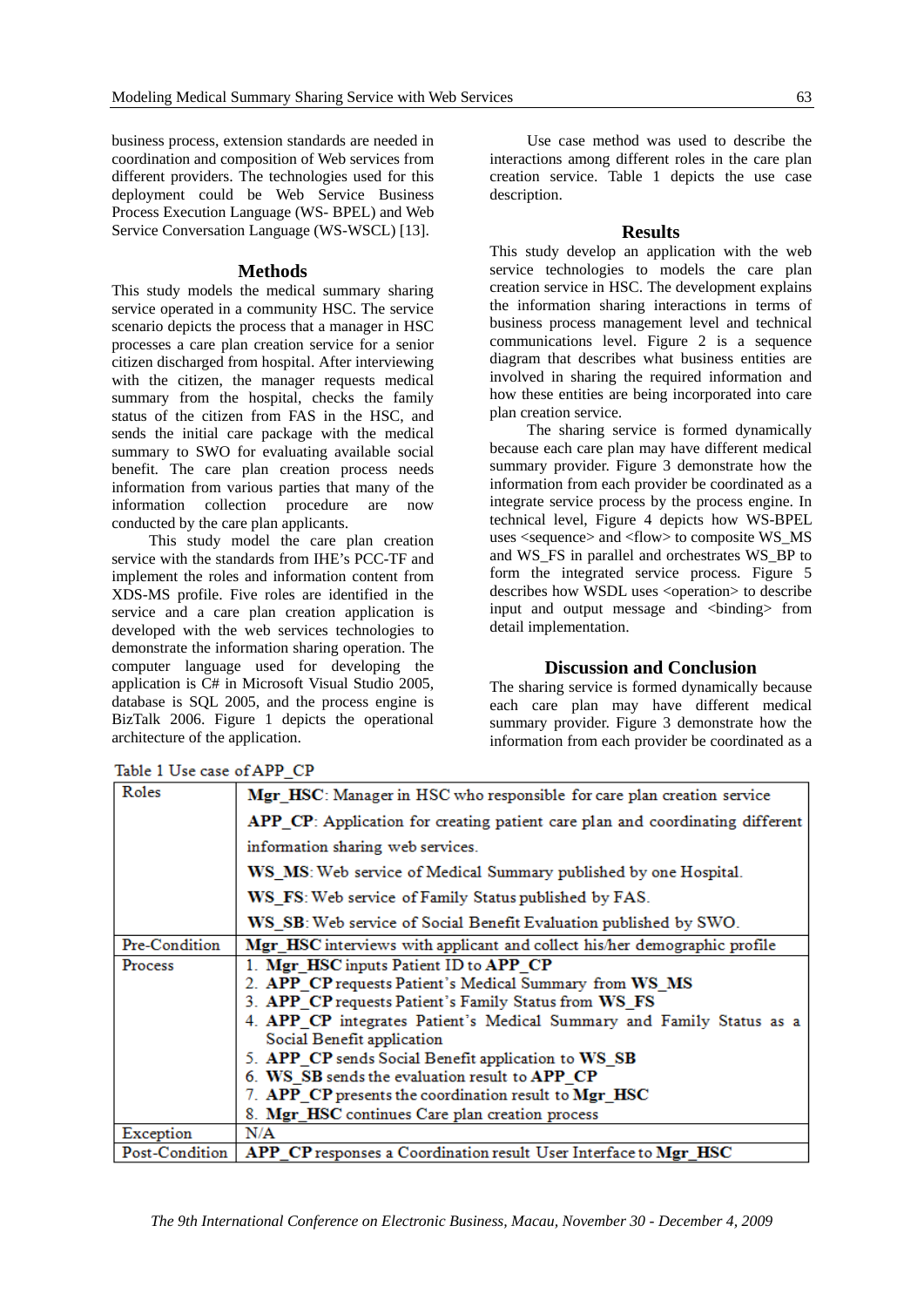integrate service process by the process engine. In technical level, Figure 4 depicts how WS-BPEL uses <sequence> and <flow> to composite WS\_MS and WS\_FS in parallel and orchestrates WS\_BP to form the integrated service process. Figure 5 describes how WSDL uses <operation> to describe input and output message and <binding> from detail implementation.

Web service is now the most popular paradigm for service oriented business process integration. It provides a framework of software technologies designed to support interoperable machine-to-machine interaction over a network. In this study, APP\_CP integrates intra- or inter-organizational business processes to fulfill the care plan creation operation. Business designers can also create the new service out of the



Figure 2 Sequence Diagram of APP CP

Sharing medical summary is a business process that can be done in an effective and efficient way. This study adopts the industrial standards both in healthcare domain and ICT fields to model the sharing processes. The entities that provide the information need not to restructure their whole information processing procedures or systems. For instance, hospitals will create and store patient data during the caring processes. The data can be organized in the forms and published as a medical summary sharing web service to allow the requests from other service providers. The development of the summary sharing web services is not a hi-tech project that limited resources can contribute substantially on saving traditional labor operations.

integration of web services from other providers to respond to certain business needs. The capability of web service has opened up the opportunities for a new generation of e-commerce applications to emerge.

Current healthcare systems have been challenged by ever increasing aging population and prevalence of chronic disease. New healthcare models and service applications need to be developed to provide the care outside the boundaries of institutional care. This study develops a medical summary sharing application that can streamline the operation in community HSC. The web service technologies used in the application can facilitate the sharing processes among various participants. More healthcare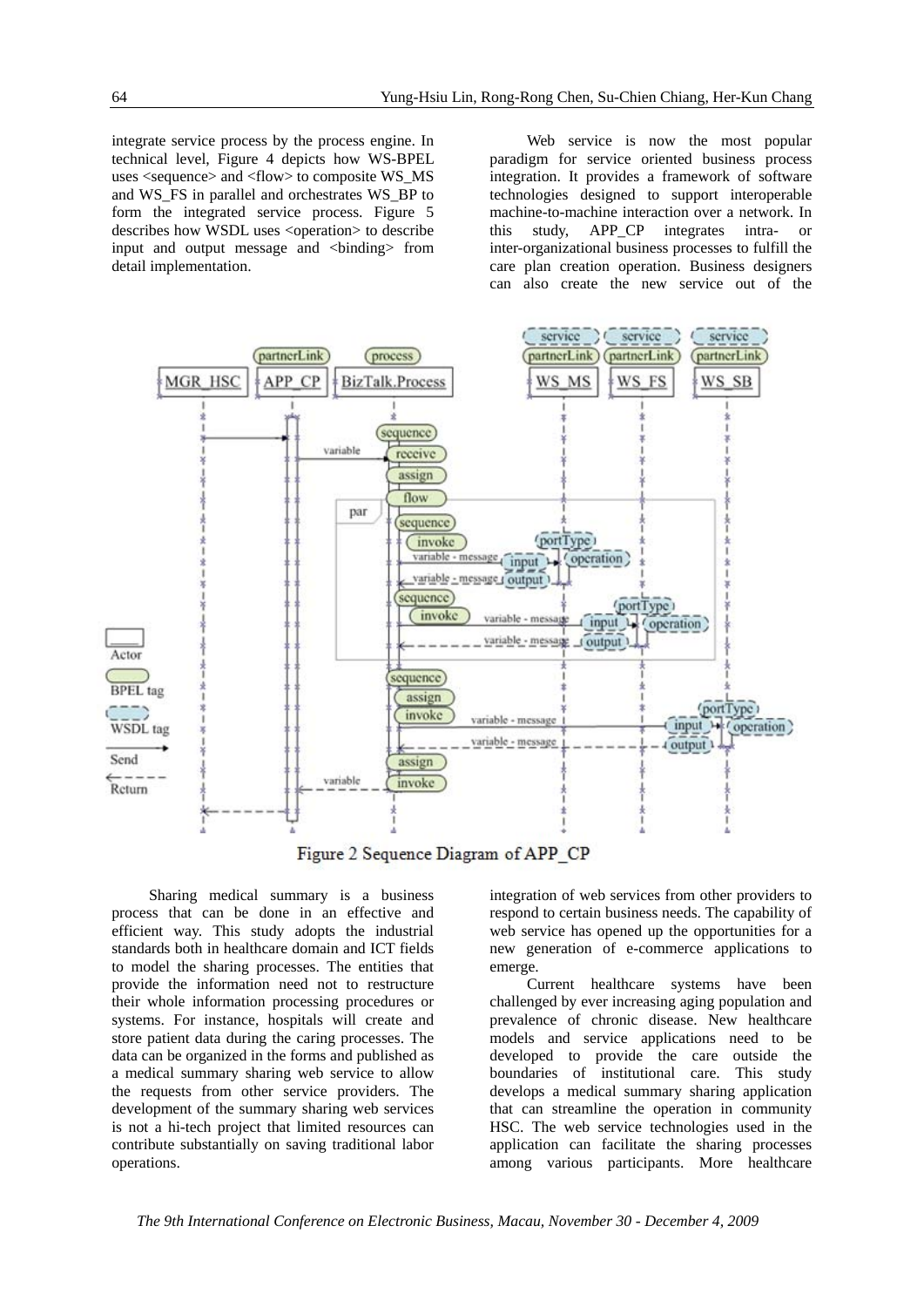applications should be developed for decision makers to trust the web service technologies and for business designers to innovate adequate care services.



Figure 3 Business Processes Coordination of APP CP



Figure 4 BPEL description of APP\_CP



Figure 5 WSDL Implementation of APP\_CP

**Acknowledgements.** This work was partly supported by the National Science Council, Taiwan, under grants NSC 95-2745-H-182-005<sup>[6]</sup>, 7, and 8<sup>]</sup> -HPU.

#### **References**

- [1] L. Ward and M. Innes, "Electronic medic al summaries in general practice--consideri ng the patient's contribution," The British Journal of General Practice, 53, 2003, p. 293.
- [2] J. M. Corrigan, Crossing the Quality Chas m: Washington, DC, National Academy Pr ess, 2001.
- [3] M. Cabrera, et al., "eHealth in 2010: Rea lising a Knowledge-based Approach to He althcare in the EU," European Commissio n Directorate-General Joint Research Centr e Technical Report EUR, 21486, 2004.
- [4] W. Pratt, et al., "Personal health informati on management," Communications of the ACM, 49, 2006, pp. 51-55.
- [5] C. Ma, et al., "Empowering patients with essential information and communication support in the context of diabetes," Intern ational Journal of Medical Informatics, 75, 2006, pp. 577-596.
- [6] A. Dogac, et al., "Key issues of technical interoperability solutions in ehealth," 200 6.
- [7] K. D. Gottschalk, et al., "Introduction to Web services architecture," IBM Systems Journal, 41, 2002, pp. 170-177.
- [8] L. D. Paulson, "Services Science: A New Field for Today's Economy," IEEE Com puter, 39, 2006, pp. 18-21.
- [9] D. Booth, et al., "Web Services Architect ure," W3C Working Group Note, 11, 200 4, pp. 2005-1.
- [10] M. P. Papazoglou and W. J. van den Heu vel, "Web Services Management: A Surve y," IEEE Internet Computing, 2005, pp. 5 8-64.
- [11] E. Siegel and D. Channin, "Integrating th e healthcare enterprise: a primer," Radiogr aphics, 21, 2001, p. 1339.
- [12] I. Kohane, et al., "Sharing electronic medi cal records across multiple heterogeneous and competing institutions," 1996, p. 608.
- [13] J. Jahnke-Weber, et al., "Making available Clinical Decision Support in Service-Orie nted Architectures."
- [14] M. M. Funnell and R. M. Anderson, "Th e Problem With Compliance in Diabetes," 284, ed: Am Med Assoc, 2000, pp. 170 9-1709.
- [15] M. M. Funnell, et al., "National Standards for Diabetes Self-Management Education, " Diabetes Care, 31, 2008, pp. 97-104.
- [16] C. P. Pires, et al., "Innovation in services? How different from manufacturing?," The Service Industries Journal,28, 2008, pp. 1339 - 1356.